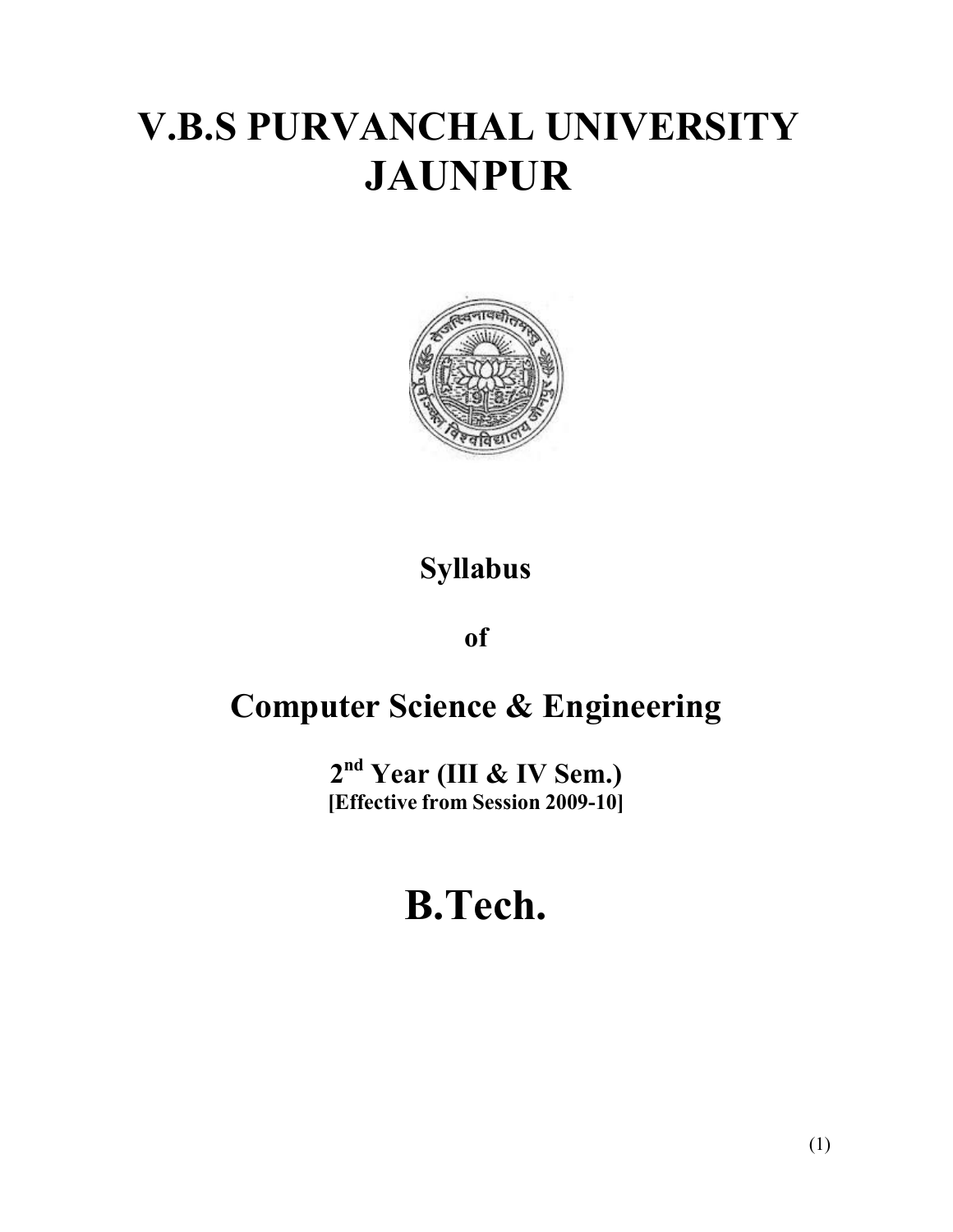#### **V.B.S PURVANCHAL UNIVERSITY, JAUNPUR**

**STUDY & EVALUATION SCHEME**

**B. Tech. Computer Science & Engineering** [Effective From session 2009-10]

YEAR II, SEMESTER-III

| S.               | Course<br>Code      | <b>SUBJECT</b>                                 | <b>PERIODS</b>           |                          |                |                          | <b>Evaluation Scheme</b> | <b>Subject</b> | <b>Credits</b>           |              |                |
|------------------|---------------------|------------------------------------------------|--------------------------|--------------------------|----------------|--------------------------|--------------------------|----------------|--------------------------|--------------|----------------|
| No.              |                     |                                                |                          |                          |                | <b>SESSIONAL EXAM.</b>   |                          |                |                          |              |                |
|                  |                     |                                                | $\mathbf{L}$             | T                        | P              | CT                       | TA                       | <b>Total</b>   | <b>ESE</b>               | <b>Total</b> |                |
|                  |                     | <b>THEORY</b>                                  |                          |                          |                |                          |                          |                |                          |              |                |
| 1.               | <b>ECS-301</b>      | Digital Logic Design                           | $\overline{3}$           |                          | $\theta$       | 30                       | 20                       | 50             | 100                      | 150          | 4              |
| $\overline{2}$   | <b>EAS-301</b>      | Mathematics-III                                | 3                        |                          | $\theta$       | 30                       | 20                       | 50             | 100                      | 150          | 4              |
| 3.               | EHU-301/<br>EHU-302 | Industrial Psychology/ Industrial<br>Sociology | $\overline{2}$           | $\theta$                 | $\Omega$       | 15                       | 10                       | 25             | 50                       | 75           | $\overline{2}$ |
| $\overline{4}$ . | <b>ECS-302</b>      | Data Structures Using C                        | 3                        |                          | $\Omega$       | 30                       | 20                       | 50             | 100                      | 150          | 4              |
| 5.               | <b>ECS-303</b>      | <b>Discrete Mathematical Structures</b>        | 3                        |                          | $\Omega$       | 30                       | 20                       | 50             | 100                      | 150          | 4              |
| 6.               | <b>ECS-304</b>      | IT Infrastructure and its<br>Management        | $\mathcal{E}$            |                          | $\Omega$       | 30                       | 20                       | 50             | 100                      | 150          | 4              |
| 7.               | <b>EHU-111</b>      | *Human Values & Professional<br>Ethics         | $\overline{2}$           | $\overline{2}$           | $\theta$       | 15                       | 10                       | 25             | 50                       | 75           |                |
|                  |                     | PRACTICAL/DESIGN/DRAWING                       |                          |                          |                |                          |                          |                |                          |              |                |
| 8.               | <b>ECS-351</b>      | Logic Design Lab                               | $\theta$                 | $\theta$                 | $\overline{2}$ | 10                       | 10                       | 20             | 30                       | 50           |                |
| 9.               | <b>ECS-352</b>      | Data structures Lab                            | $\Omega$                 | $\theta$                 | $\overline{2}$ | 10                       | 10                       | 20             | 30                       | 50           |                |
| 10.              | <b>ECS-353</b>      | Numerical Techniques                           | $\Omega$                 | $\theta$                 | $\overline{2}$ | 5                        | 5                        | 10             | 15                       | 25           |                |
| 11.              | GP-301              | General Proficiency                            | $\overline{\phantom{0}}$ | $\overline{\phantom{a}}$ | ٠              | $\blacksquare$           | $\overline{\phantom{0}}$ | 50             | -                        | 50           |                |
|                  |                     | Total                                          | 17                       | 5                        | 6              | $\overline{\phantom{a}}$ | $\overline{\phantom{a}}$ | $\overline{a}$ | $\overline{\phantom{0}}$ | 1000         | 26             |

\*Human values & Professional Ethics will be offered as a compulsory audit course for which passing marks are 40% in theory & 50% in aggregate. Students will be required to audit it with in the period of their study. There will not carry over facility for this course and the failure student will be required to repeat this course (in next-semester).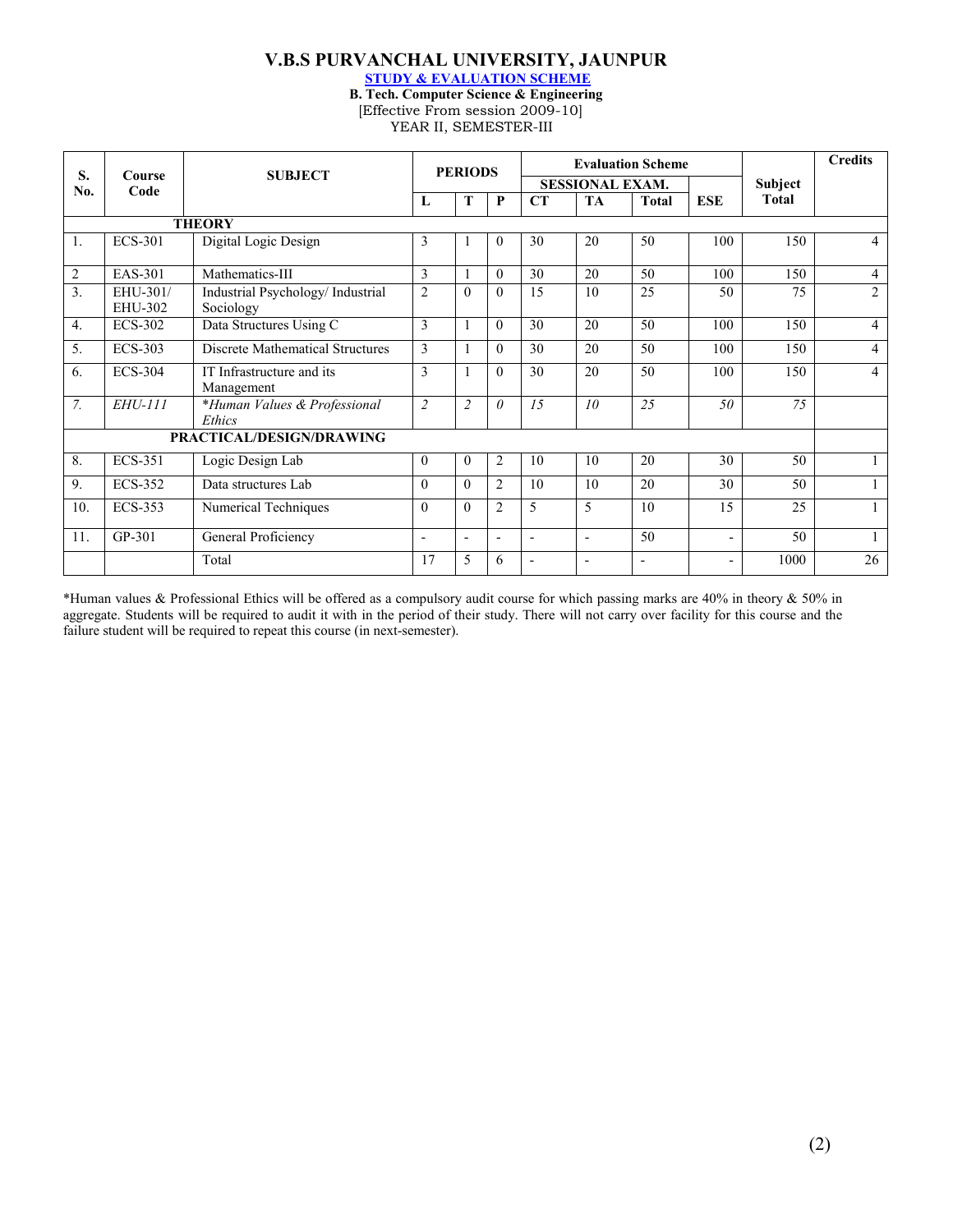# **V.B.S PURVANCHAL UNIVERSITY, JAUNPUR**

#### **STUDY & EVALUATION SCHEME**

**B. Tech. Computer Science & Engineering [Effective from Session 2009-2010] YEAR II, SEMESTER-IV**

|                  | Course<br>Code             | <b>SUBJECT</b>                                  | <b>PERIODS</b>           |                          |                | <b>Evaluation Scheme</b> |                |              |                          |              | <b>Credits</b> |
|------------------|----------------------------|-------------------------------------------------|--------------------------|--------------------------|----------------|--------------------------|----------------|--------------|--------------------------|--------------|----------------|
| S. No.           |                            |                                                 |                          |                          |                | <b>SESSIONAL EXAM.</b>   |                |              |                          | Subject      |                |
|                  |                            |                                                 | L                        | T                        | $\mathbf{P}$   | CT                       | <b>TA</b>      | <b>Total</b> | <b>ESE</b>               | <b>Total</b> |                |
|                  |                            | <b>THEORY</b>                                   |                          |                          |                |                          |                |              |                          |              |                |
| 1.               | EHU-402/<br>EHU-401        | Industrial Sociology / Industrial<br>Psychology | $\overline{c}$           | $\theta$                 | $\theta$       | 15                       | 10             | 25           | 50                       | 75           | $\overline{2}$ |
| 2.               | EOE-041-<br><b>EOE-048</b> | Science Based Open Elective                     | 3                        |                          | $\theta$       | 30                       | 20             | 50           | 100                      | 150          | $\overline{4}$ |
| $\overline{3}$ . | <b>EEC-406</b>             | Introduction to Microprocessor                  | 3                        |                          | $\theta$       | 30                       | 20             | 50           | 100                      | 150          | $\overline{4}$ |
| 4.               | <b>ECS-401</b>             | Computer Organization                           | 3                        |                          | $\theta$       | 30                       | 20             | 50           | 100                      | 150          | $\overline{4}$ |
| 5.               | <b>ECS-402</b>             | Database Management Systems                     | 3                        |                          | $\mathbf{0}$   | 30                       | 20             | 50           | 100                      | 150          | $\overline{4}$ |
| 6.               | $ECS-403$                  | Theory of Automata & Formal<br>Languages        | 3                        |                          | $\theta$       | 30                       | 20             | 50           | 100                      | 150          | $\overline{4}$ |
| $\overline{7}$   | <i>EHU-111</i>             | *Human values & Professional<br>Ethics          | $\overline{c}$           | $\overline{2}$           | $\theta$       | 15                       | 10             | 25           | 50                       | 75           |                |
|                  |                            | PRACTICAL/TRAINING/PROJECT                      |                          |                          |                |                          |                |              |                          |              |                |
| 8.               | <b>EEC-456</b>             | Microprocessor Lab                              | $\overline{0}$           | $\theta$                 | 2              | 10                       | 10             | 20           | 30                       | 50           |                |
| 9.               | <b>ECS-452</b>             | <b>DBMS</b> Lab                                 | $\theta$                 | $\theta$                 | $\overline{2}$ | 10                       | 10             | 20           | 30                       | 50           |                |
| 10.              | <b>ECS-453</b>             | Computer Organization Lab                       | $\theta$                 | $\theta$                 | $\overline{2}$ | 5                        | 5              | 10           | 15                       | 25           |                |
| 11.              | GP-401                     | General Proficiency                             | $\overline{\phantom{a}}$ | $\overline{\phantom{a}}$ | L.             | $\blacksquare$           | $\overline{a}$ | 50           | $\overline{\phantom{a}}$ | 50           | $\mathbf{1}$   |
|                  |                            | Total                                           | 17                       | 5                        | 6              |                          | $\blacksquare$ |              |                          | 1000         | 26             |

| <b>Paper Code</b> | <b>Science Based Open-Electives</b>                              |
|-------------------|------------------------------------------------------------------|
| EOE-031/EOE-041   | Introduction to Soft Computing (Neural Networks, Fuzzy Logic and |
|                   | Genetic Algorithm)                                               |
| EOE-032/EOE-042   | Nano Sciences                                                    |
| EOE-033/EOE-043   | Laser System and Applications                                    |
| EOE-034/EOE-044   | Space Science                                                    |
| EOE-035/EOE-045   | Polymer Science & Technology                                     |
| EOE-036/EOE-046   | Nuclear Science                                                  |
| EOE-037/EOE-047   | Materials Science                                                |
| EOE-038/EOE-048   | Discrete Mathematics**                                           |
|                   |                                                                  |

\*\* Note : CS & IT Students can not take the Open Elective Course EOE 048 : Discrete Mathematics.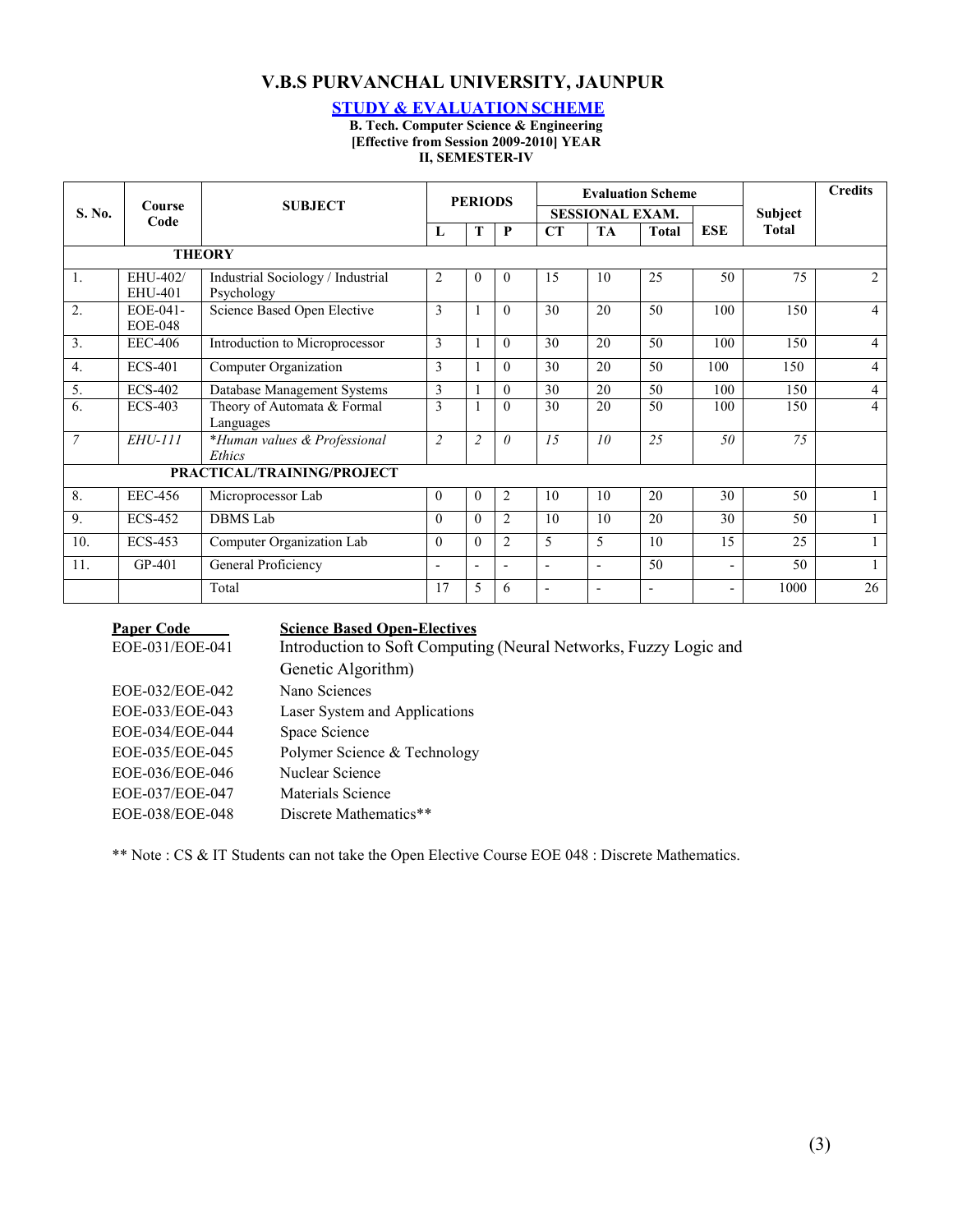### **Unit-I**

Digital system and binary numbers: : Signed binary numbers, binary codes, cyclic codes, error detecting and correcting codes, hamming codes. Floating point representation

Gate-level minimization: The map method up to five variable, don't care conditions, POS simplification, NAND and NOR implementation, Quine Mc-Clusky method (Tabular method).

#### **Unit-II**

Combinational Logic: Combinational circuits, analysis procedure, design procedure, binary adder-subtractor, decimal adder, binary multiplier, magnitude comparator, decoders, encoders, multiplexers

#### **Unit-III**

Synchronous Sequential logic: Sequential circuits, storage elements: latches, flip flops, analysis of clocked sequential circuits, state reduction and assignments, design procedure.

Registers and counters: Shift registers, ripple counter, synchronous counter, other counters.

#### **Unit-IV**

Memory and programmable logic: RAM, ROM, PLA, PAL.

Design at the register transfer level: ASMs, design example, design with multiplexers.

### **Unit-V**

Asynchronous sequential logic: Analysis procedure, circuit with latches, design procedure, reduction of state and flow table, race free state assignment, hazards.

**Text Book:**M. Morris Mano and M. D. Ciletti, "Digital Design", 4th Edition, Pearson **Education**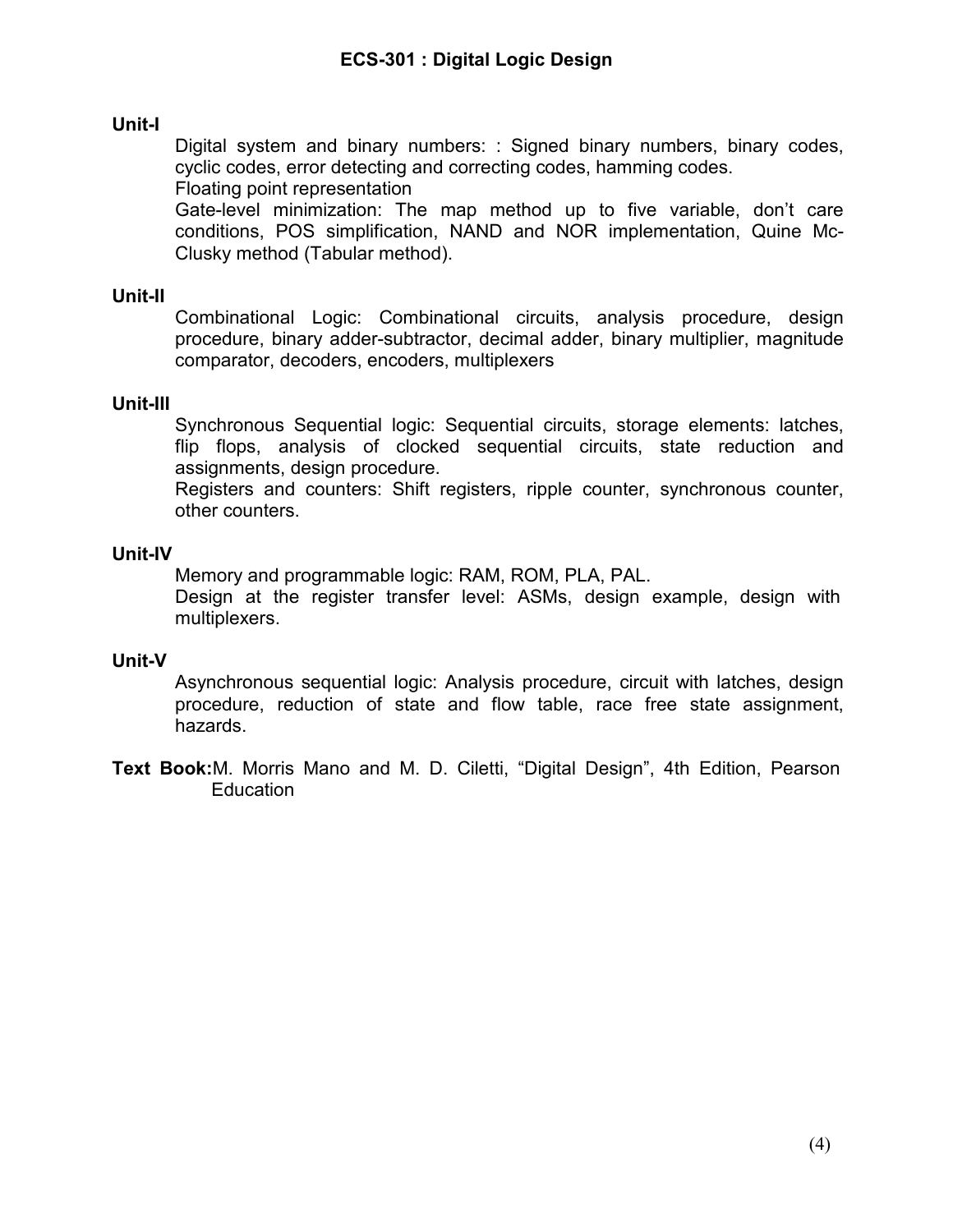### **Unit – I : Function of Complex variable**

theorem, Evaluation of real integrals of the type  $\int_{a}^{2\pi} f(\cos \theta, \sin \theta) d\theta$  and  $\int_{-\pi}^{+\pi} f(\theta) d\theta$ **10** Analytic function, C-R equations, Cauchy's integral theorem, Cauchy's integral formula for derivatives of analytic function, Taylor's and Laurent's series, singularities, Residue

#### **Unit – II : Statistical Techniques - I**

Moments, Moment generating functions, Skewness, Kurtosis, Curve fitting, Method of least squares, Fitting of straight lines, Polynomials, Exponential curves etc., Correlation, Linear, non –linear and multiple regression analysis, Probability theory. **08**

#### **Unit – III : Statistical Techniques - II**

Binomial, Poisson and Normal distributions, Sampling theory (small and large), Tests of significations: Chi-square test, t-test, Analysis of variance (one way) , Application to engineering, medicine, agriculture etc.

Time series and forecasting (moving and semi-averages), Statistical quality control methods, Control charts,  $_{\overline{x}}$ , R, p, np, and c charts. **08 08** 

#### **Unit – IV : Numerical Techniques – I**

Zeroes of transcendental and polynomial equation using Bisection method, Regula-falsi method and Newton-Raphson method, Rate of convergence of above methods.

Interpolation: Finite differences, difference tables, Newton's forward and backward interpolation , Lagrange's and Newton's divided difference formula for unequal intervals. **08**

#### **Unit – V : Numerical Techniques –II**

Solution of system of linear equations, Gauss- Seidal method, Crout method. Numerical differentiation, Numerical integration , Trapezoidal , Simpson's one third and three-eight rules, Solution of ordinary differential (first order, second order and simultaneous) equations by Euler's, Picard's and forth-order Runge- Kutta mehthods. **08**

#### **Test Books :-**

- 1. Peter V. O'Neil, Advance Engineering Mathematics Thomson (Cengage) Learning, 2007.
- 2. Jain, Iyenger & Jain, Numerical Methods for Scientific and Engineering Computation, New Age International, New Delhi , 2003.
- 3. J.N. Kapur, Mathematical Statistics, S. Chand & company Ltd.,2000

#### **Reference Books :-**

1. R.K. Jain & S.R.K. Iyenger, Advance Engineering Mathematics, Narosa Publication House, 2002.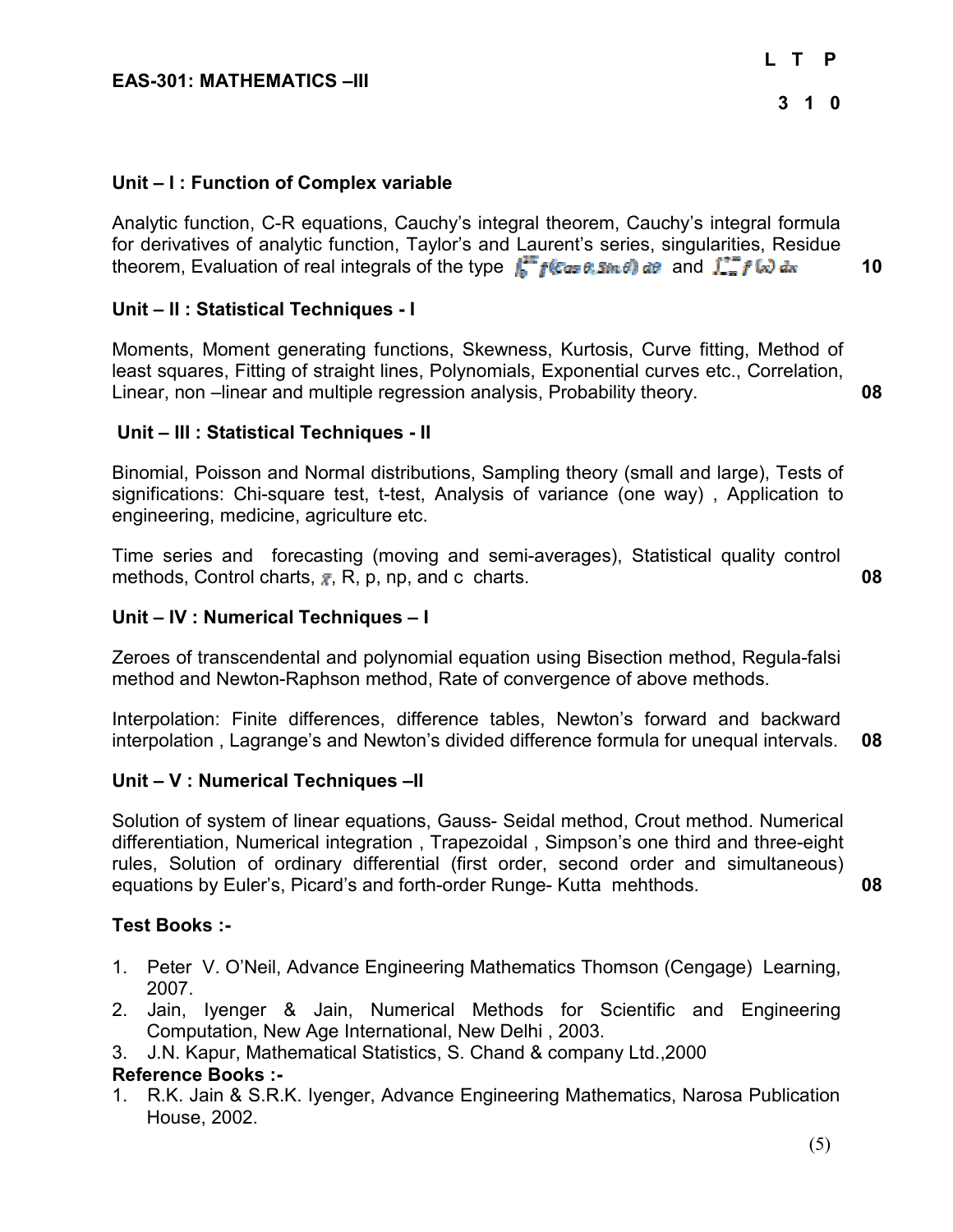- 2. Chandrika Prasad, Advanced Mathematics for Engineers, Prasad Mudralaya, 1996.
- 3. E. Kreysig, Advanced Engineering Mathematics, John Wiley & Sons, 2005.
- 4. B.S. Grewal, Higher Engineering Mathematics, Khanna Publishers, 2005.
- 5. Devi Prasad, An introduction to Numerical Analysis, Narosa Publication house, New Delhi 2006.

# **ECS-302 : DATA STRUCTURES USING - C**

**L T P 3 1 0**

# **Unit - I**

Introduction: Basic Terminology, Elementary Data Organization, Algorithm, Efficiency of an Algorithm, Time and Space Complexity, Asymptotic notations: Big-Oh, Time-Space trade-off. Abstract Data Types (ADT)

Arrays: Definition, Single and Multidimensional Arrays, Representation of Arrays: Row Major Order, and Column Major Order, Application of arrays, Sparse Matrices and their representations.

Linked lists: Array Implementation and Dynamic Implementation of Singly Linked Lists, Doubly Linked List, Circularly Linked List, Operations on a Linked List. Insertion, Deletion, Traversal, Polynomial Representation and Addition, Generalized Linked List

#### . **Unit – II**

Stacks: Abstract Data Type, Primitive Stack operations: Push & Pop, Array and Linked Implementation of Stack in C, Application of stack: Prefix and Postfix Expressions, Evaluation of postfix expression, Recursion, Tower of Hanoi Problem, Simulating Recursion, Principles of recursion, Tail recursion, Removal of recursion

Queues, Operations on Queue: Create, Add, Delete, Full and Empty, Circular queues, Array and linked implementation of queues in C, Dequeue and Priority Queue.

# **Unit – III**

Trees: Basic terminology, Binary Trees, Binary Tree Representation: Array Representation and Dynamic Representation, Complete Binary Tree, Algebraic Expressions, Extended Binary Trees, Array and Linked Representation of Binary trees, Tree Traversal algorithms: Inorder, Preorder and Postorder, Threaded Binary trees, Traversing Threaded Binary trees, Huffman algorithm.

### **Unit – IV**

Graphs: Terminology, Sequential and linked Representations of Graphs: Adjacency Matrices, Adjacency List, Adjacency Multi list, Graph Traversal : Depth First Search and Breadth First Search, Connected Component, Spanning Trees, Minimum Cost Spanning Trees: Prims and Kruskal algorithm. Transistive Closure and Shortest Path algorithm: Warshal Algorithm and Dijikstra Algorithm, Introduction to Activity Networks

### **Unit – V**

Searching : Sequential search, Binary Search, Comparison and Analysis Internal Sorting: Insertion Sort, Selection, Bubble Sort, Quick Sort, Two Way Merge Sort, Heap Sort, Radix Sort, Practical consideration for Internal Sorting.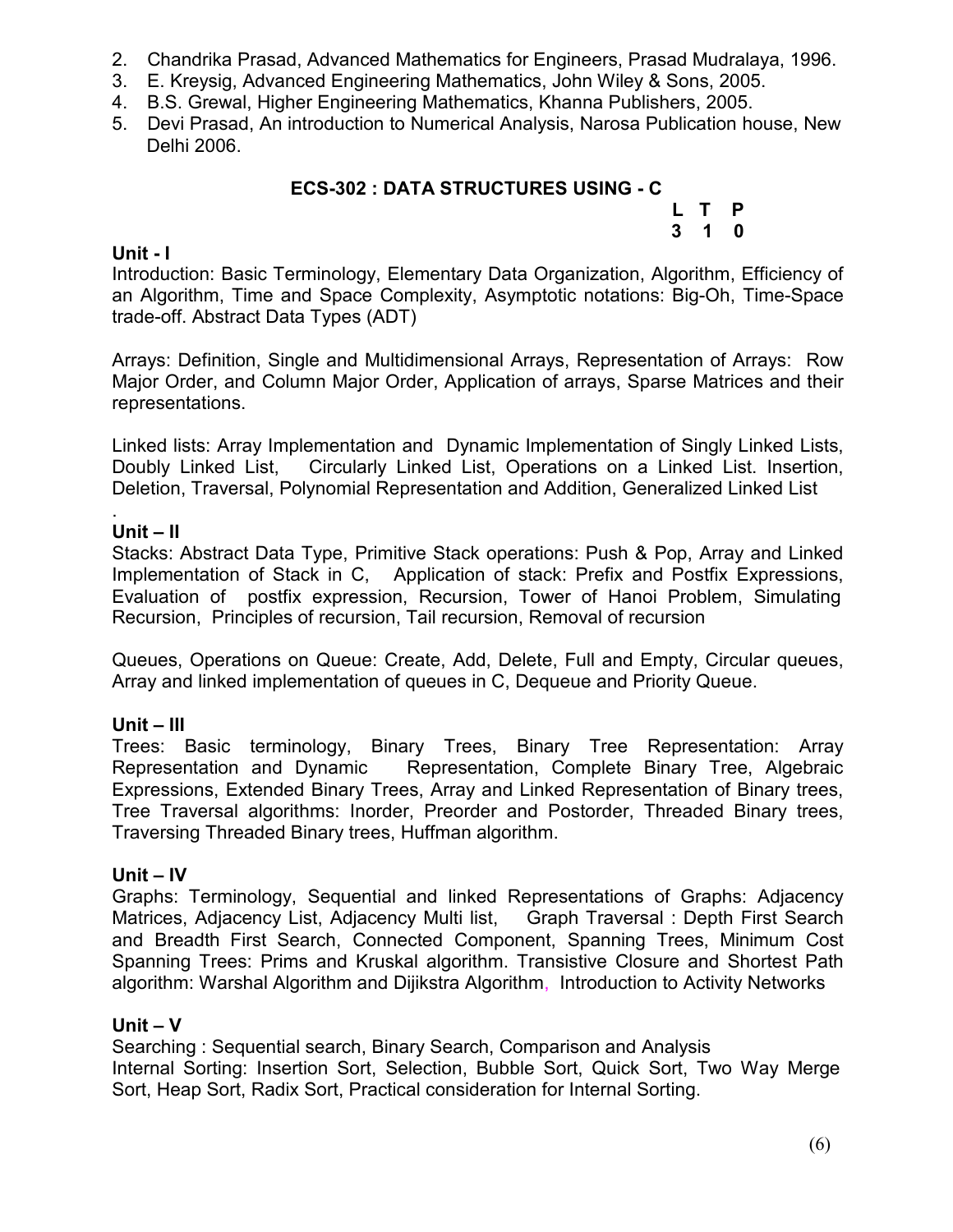Search Trees: Binary Search Trees(BST), Insertion and Deletion in BST, Complexity of Search Algorithm, AVL trees, Introduction to m-way Search Trees, B Trees & B+ Trees

Hashing: Hash Function, Collision Resolution Strategies Storage Management: Garbage Collection and Compaction.

# *Text books and References:*

- 1. Aaron M. Tenenbaum, Yedidyah Langsam and Moshe J. Augenstein "Data Structures Using C and C++" , PHI
- 2. Horowitz and Sahani, "Fundamentals of Data Structures", Galgotia Publication
- 3. Jean Paul Trembley and Paul G. Sorenson, "An Introduction to Data Structures with applications", McGraw Hill
- 4. R. Kruse etal, "Data Structures and Program Design in C", Pearson Education
- 5. Lipschutz, "Data Structures" Schaum's Outline Series, TMH
- 6. G A V Pai, "Data Structures and Algorithms", TMH

# **ECS-303 : DISCRETE MATHEMATICAL STRUCTURES**

**L T P 3 1 0**

### *Unit-I*

Set Theory: Introduction, Combination of sets, Multisets, Ordered pairs. Proofs of some general identities on sets.

Relations: Definition, Operations on relations, Properties of relations, Composite Relations, Equality of relations, Recursive definition of relation, Order of relations.

Functions: Definition, Classification of functions, Operations on functions, Recursively defined functions. Growth of Functions.

Natural Numbers: Introduction, Mathematical Induction, Variants of Induction, Induction with Nonzero Base cases. Proof Methods, Proof by counter – example, Proof by contradiction.

### *Unit-II*

Algebraic Structures: Definition, Groups, Subgroups and order, Cyclic Groups, Cosets, Lagrange's theorem, Normal Subgroups, Permutation and Symmetric groups, Group Homomorphisms, Definition and elementary properties of Rings and Fields, Integers Modulo *n*.

# *Unit-III*

Partial order sets: Definition, Partial order sets, Combination of partial order sets, Hasse diagram.

Lattices: Definition, Properties of lattices – Bounded, Complemented, Modular and Complete lattice.

Boolean Algebra: Introduction, Axioms and Theorems of Boolean algebra, Algebraic manipulation of Boolean

expressions. Simplification of Boolean Functions, Karnaugh maps, Logic gates, Digital circuits and Boolean

# algebra.

# *Unit-IV*

Propositional Logic: Proposition, well formed formula, Truth tables, Tautology, Satisfiability, Contradiction,

Algebra of proposition, Theory of Inference.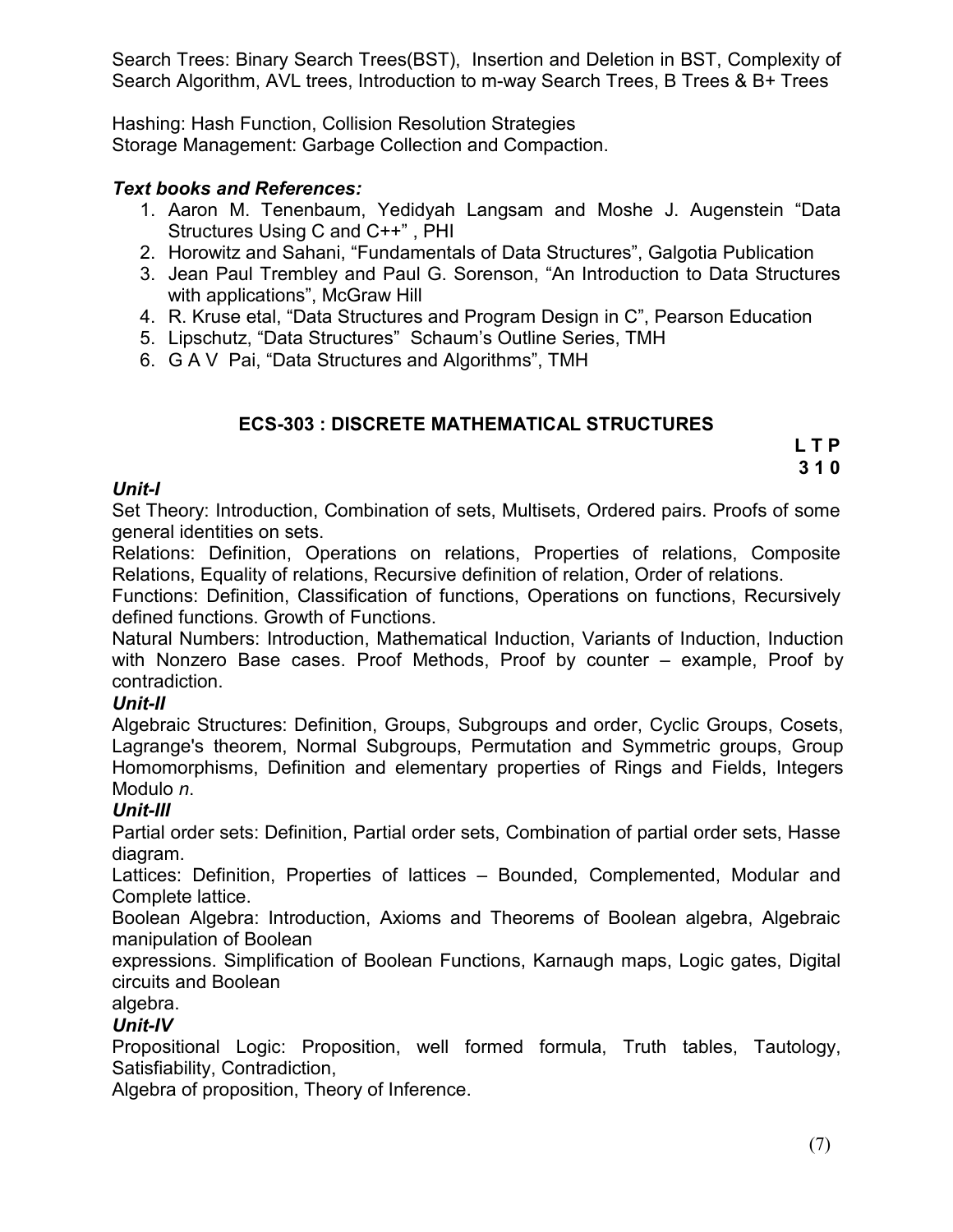Predicate Logic: First order predicate, well formed formula of predicate, quantifiers, Inference theory of

predicate logic.

# *Unit-V*

Trees : Definition, Binary tree, Binary tree traversal, Binary search tree.

Graphs: Definition and terminology, Representation of graphs, Multigraphs, Bipartite graphs, Planar graphs,

Isomorphism and Homeomorphism of graphs, Euler and Hamiltonian paths, Graph coloring,

Recurrence Relation & Generating function: Recursive definition of functions, Recursive algorithms, Method of solving recurrences.

Combinatorics: Introduction, Counting Techniques, Pigeonhole Principle, Pólya's Counting Theory.

# *References:*

- 1. Koshy, Discrete Structures, Elsevier Pub. 2008
- 2. Kenneth H. Rosen, Discrete Mathematics and Its Applications, 6/e, McGraw-Hill, 2006.
- 3. B. Kolman, R.C. Busby, and S.C. Ross, Discrete Mathematical Structures, 5/e, Prentice Hall, 2004.
- 4. E.R. Scheinerman, Mathematics: A Discrete Introduction, Brooks/Cole, 2000.
- 5. R.P. Grimaldi, Discrete and Combinatorial Mathematics, 5/e, Addison Wesley, 2004.
- **6.** Jean Paul Trembley, R Manohar, Discrete Mathematical Structures with Application to Computer Science, McGraw-Hill, Inc. New York, NY, 1975.

# **ECS-304 : INFORMATION TECHNOLOGY INFRASTRUCTURE** *AND* **ITS MANAGEMENT**

# **UNIT I:**

INTRODUCTION-Information Technology, Computer Hardware, Computer Software, Network and Internet, Computing Resources,

IT INFRASTRUCTURE- Design Issues, Requirements, IT System Management Process, Service Management Process, Information System Design, IT Infrastructure Library

# **UNIT II:**

SERVICE DELIVERY PROCESS- Service Delivery Process, Service Level Management, Financial Management, Service Management, Capacity Management, Availability Management

# **UNIT III:**

SERVICE SUPPORT PROCESS- Service Support Process, Configuration Management, Incident Management, Problem Management, Change Management, Release Management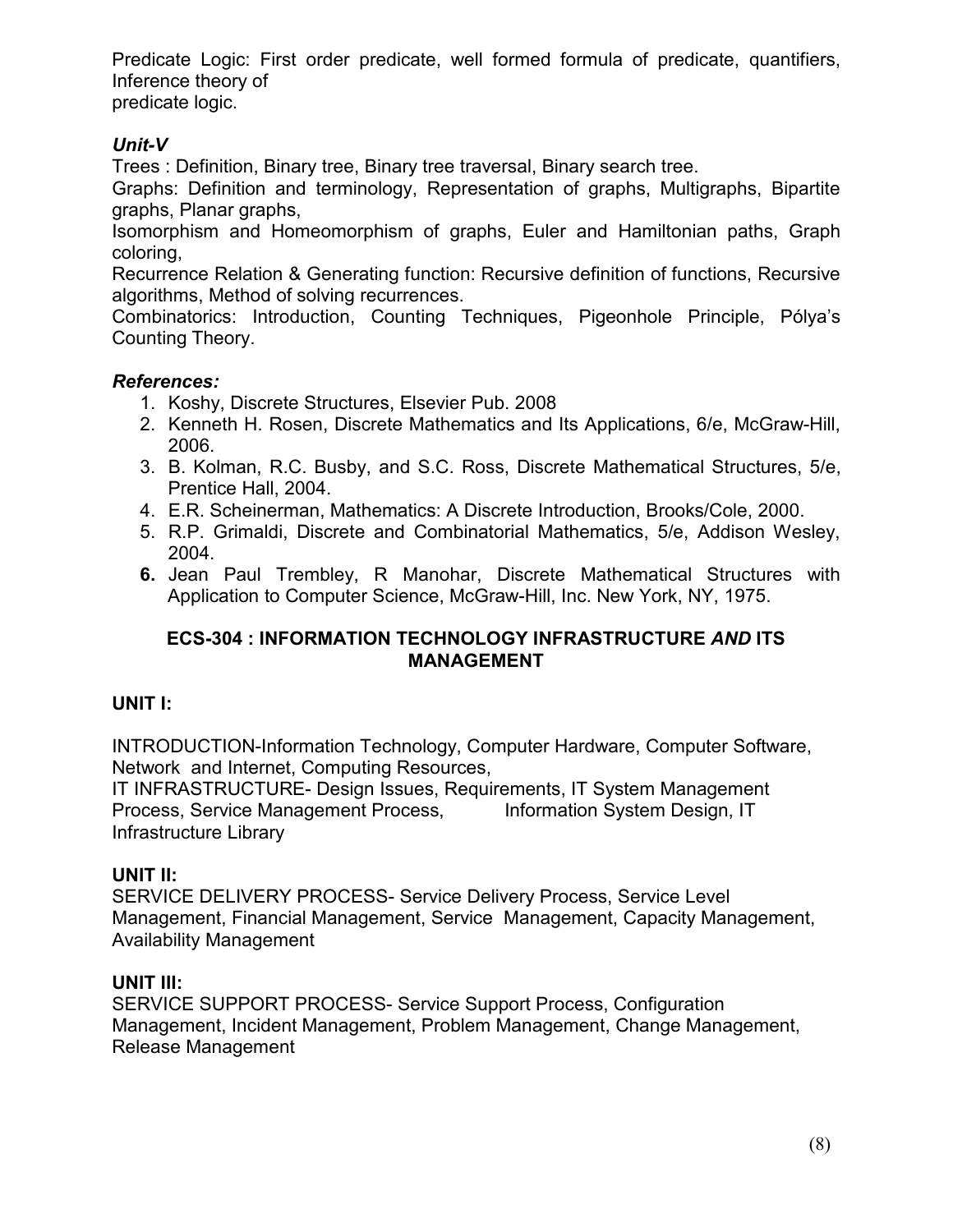STORAGE MANAGEMENT- Backup & Storage, Archive & Retrieve, Disaster Recovery, Space Management, Database & Application Protection, Bare Machine Recovery, Data **Retention** 

# **UNIT IV:**

SECURITY MANAGEMENT- Security, Computer and internet Security, Physical Security, Identity Management, Access Management. Intrusion Detection, Security Information Management

# **UNIT V:**

IT ETHICS- Introduction to Cyber Ethics, Intellectual Property, Privacy and Law, Computer Forensics, Ethics and Internet, Cyber Crimes

EMERGING TRENDS in IT- Electronics Commerce, Electronic Data Interchange, Mobile Communication Development, Smart Card, Expert Systems

# **ECS -351 : Logic Design Lab**

**Objective:** To understand the digital logic and create various systems by using these logics.

- 1. Introduction to digital electronics lab- nomenclature of digital ICs, specifications, study of the data sheet, concept of  $V_{cc}$  and ground, verification of the truth tables of logic gates using TTL ICs.
- 2. Implementation of the given Boolean function using logic gates in both SOP and POS forms.
- 3. Verification of state tables of RS, JK, T and D flip-flops using NAND & NOR gates.
- 4. Implementation and verification of Decoder/De-multiplexer and Encoder using logic gates.
- 5. Implementation of 4x1 multiplexer using logic gates.
- 6. Implementation of 4-bit parallel adder using 7483 IC.
- 7. Design, and verify the 4-bit synchronous counter.
- 8. Design, and verify the 4-bit asynchronous counter.
- 9. Mini Project.

# **ECS-352 : Data Structure Lab**

**L T P 0 0 2**

### **Write Program in C or C++ for following.**

- Array implementation of Stack, Queue, Circular Queue, List.
- Implementation of Stack, Queue, Circular Queue, List using Dynamic memory Allocation.
- Implementation of Tree Structures, Binary Tree, Tree Traversal, Binary Search Tree, Insertion and Deletion in BST.
- Implementation of Searching and Sorting Algorithms.
- Graph Implementation, BFS, DFS, Min. cost spanning tree, shortest path algorithm.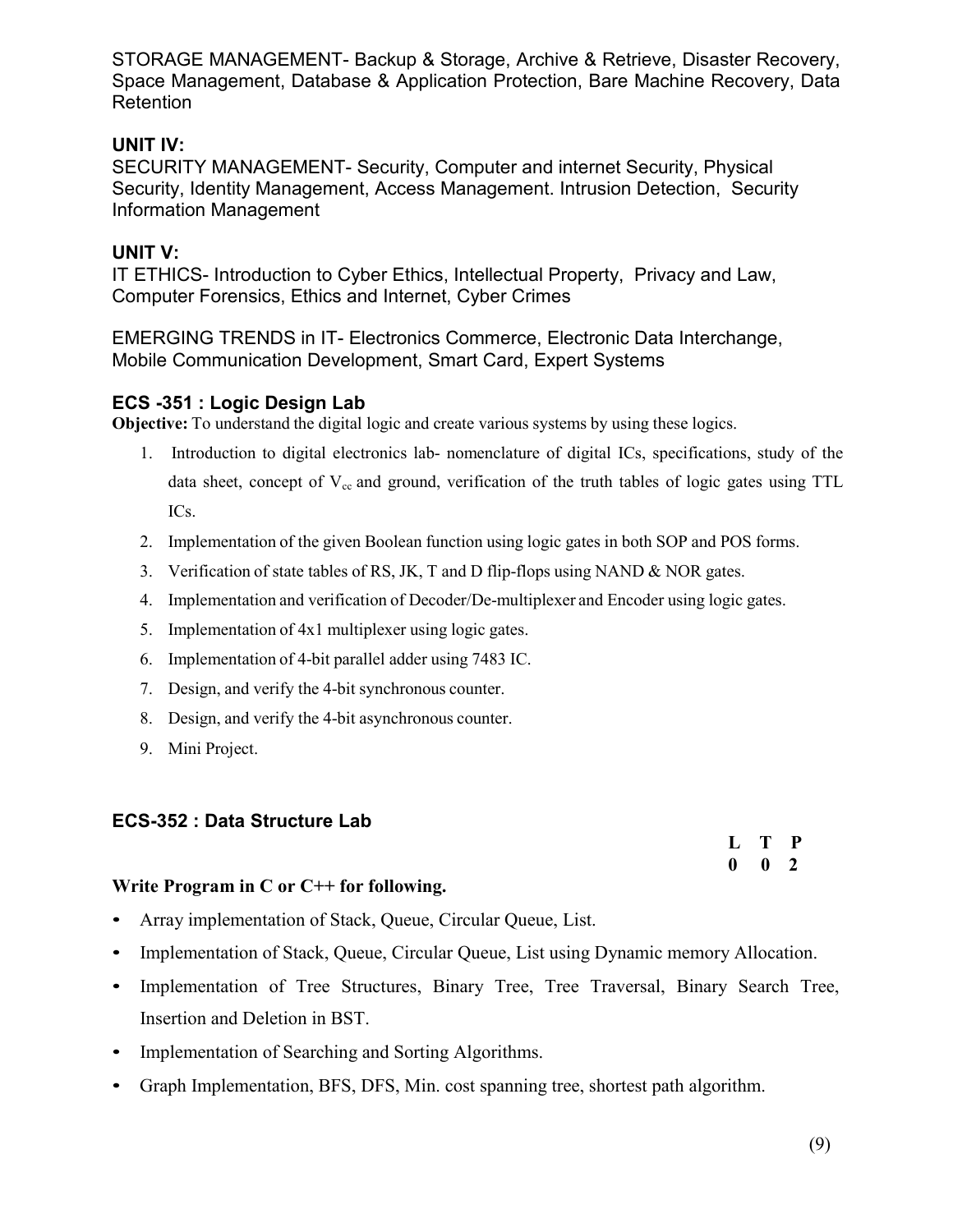# **L T P 0 0 2**

#### **Write Programs in 'C' Language:**

- 1. To deduce error envolved in polynomial equation.
- 2. To Find out the root of the Algebraic and Transcendental equations using Bisection, Regula-falsi, Newton Raphson and Iterative Methods. Also give the rate of convergence of roots in tabular form for each of these methods.
- 3. To implement Newton's Forward and Backward Interpolation formula.
- 4. To implement Gauss Forward and Backward, Bessel's, Sterling's and Evertt's Interpolation formula
- 5. To implement Newton's Divided Difference and Langranges Interpolation formula.
- 6. To implement Numerical Differentiations.
- 7. To implement Numerical Integration using Trapezoidal, Simpson 1/3 and Simpson 3/8 rule.
- 8. To implement Least Square Method for curve fitting.
- 9. To draw frequency chart like histogram, frequency curve and pie-chart etc.
- 10. To estimate regression equation from sampled data and evaluate values of standard deviation, t-statistics, regression coefficient, value of  $R^2$  for atleast two independent variables.

# **EEC-406 : INTRODUCTION TO MICROPROCESSOR**

### **Fourth Semester B.Tech CSE**

**L T P 3 1 0**

### **Unit-I Introduction:**

Microprocessor evolution and types, microprocessor architecture and operation of its components, addressing modes, interrupts, data transfer schemes, instruction and data flow, timer and timing diagram. Interfacing devices. Architectural advancement of microprocessor. Typical microprocessor development schemes.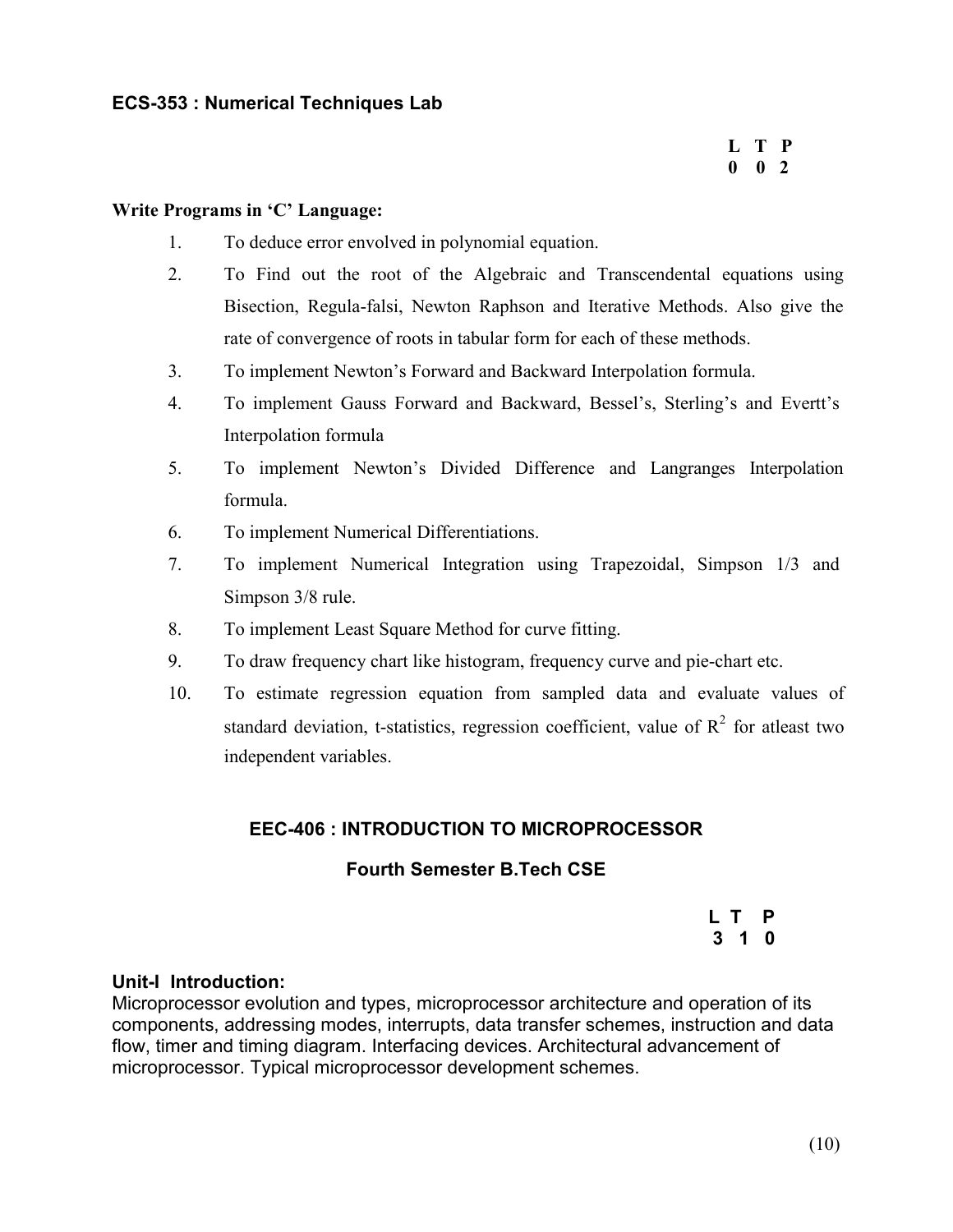# **Unit-II \*-bit Microprocessors:**

Pin diagram and internal architecture of 8085 microprocessor, registers, ALU, Control & statu, interrupt and machine cycle.

Instruction sets. Addressing modes. Instruction formats

Instruction Classification: data transfer, arithmetic operations, logical operations,

branching operations, machine control and assembler directives.

# **Unit-III 16-bit Microprocessor:**

Architecture of 8086 microprocessor: register organization, bus interface unit, execution unit, memory addressing, memory segmentation.

Operating modes. Instruction sets, instruction format, Types of instructions.

Interrupts: hardware and software interrupts.

# **Unit-IV Programming:**

Assembly language programming based on intel 8085/8086.

Instructions, data transfer, arithmetic, logic, branch operations, looping, counting, indexing, programming techniques, counters and time delays, stacks and subroutines, conditional call and return instructions

# **Unit-V Peripheral Interfacing:**

Peripheral Devices: 8237 DMA Controller, 8255 programmable peripheral interface, 8253/8254programmable timer/counter, 8259 programmable interrupt controller, 8251 USART and RS232C.

# **Books**

- 1. Gaonkar , Ramesh S , "Microprocessor Architecture, Programming and Applications with 8085", Penram International Publishing.
- 2. Ray A K , Bhurchandi K M , "Advanced Microprocessors and Peripherals", TMH
- 3. Hall D V ,"Microprocessor Interfacing', TMH
- 4. Liu and Gibson G A , " Microcomputer System: The 8086/8088 family'' ,PHI
- 5. Aditya P Mathur, " Introduction to Microprocessor", TMH
- 6. Brey, Barry B, "INTEL Microprocessors", PHI
- 7. Renu Sigh & B.P.Sigh, "Microprocessor, Interfacing and Applications
- 8. M Rafiqzzaman, "Microprocessors, Theory and Applications",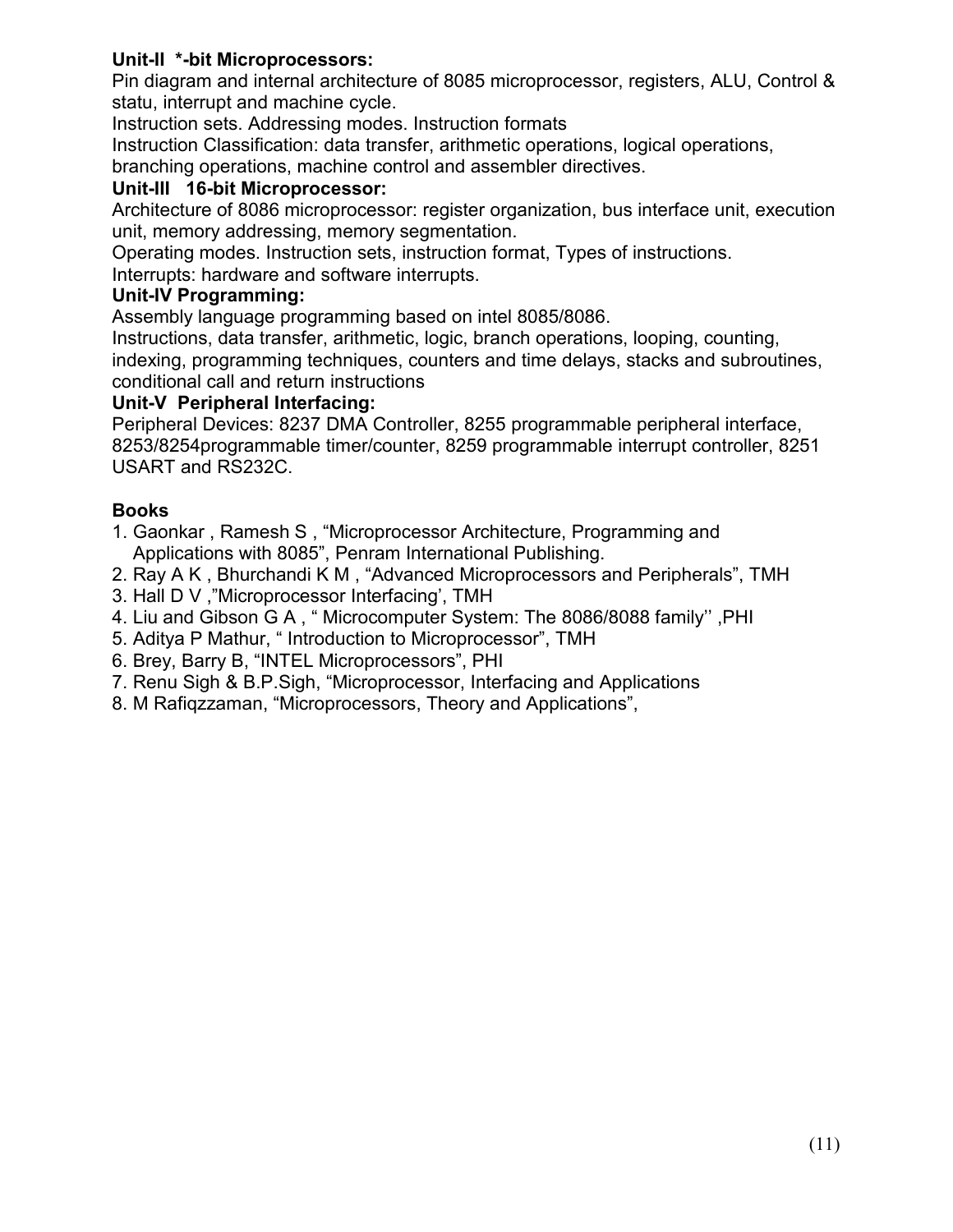# **ECS-401 : COMPUTER ORGANIZATION**

Fourth Semester B.Tech CSE & IT

**L T P 3 1 0**

### **Unit-I Introduction:**

Number representation; fixed and floating point number representation, IEEE standard for floating point representation. Error detection and correction codes: Hamming code.

Digital computer generation, computer types and classifications, functional units and their interconnections, buses, bus architecture, types of buses and bus arbitration. Register, bus and memory transfer.

### **Unit-II Central Processing Unit:**

Addition and subtraction of signed numbers, look ahead carry adders. Multiplication: Signed operand multiplication, Booths algorithm and array multiplier. Division and logic operations. Floating point arithmetic operation

Processor organization, general register organization, stack organization and addressing modes.

# **Unit-III Control Unit:**

Instruction types, formats, instruction cycles and subcycles (fetch and execute etc), micro-operations, execution of a complete instruction.

Hardwire and microprogrammed control: microprogramme sequencing, wide branch addressing, microinstruction with next address field, pre-fetching microinstructions, concept of horizontal and vertical microprogramming.

#### **Unit-IV Memory:**

Basic concept and hierarchy, semiconductor RAM memories, 2D & 2 1/2D memory organization. ROM memories.

Cache memories: concept and design issues 9 performance, address mapping and replacement)

Auxiliary memories: magnetic disk, magnetic tape and optical disks Virtual memory: concept implementation.

#### **Unit-V Input / Output:**

Peripheral devices, I/O interface, I/O ports, Interrupts: interrupt hardware, types of interrupts and exceptions.

Modes of Data Transfer: Programmed I/O, interrupt initiated I/O and Direct Memory Access., I/O channels and processors.

Serial Communication: Synchronous & asynchronous communication, standard communication interfaces.

### **Books**

- 1. Patterson, Computer Organisation and Design, Elsevier Pub. 2009
- 2. William Stalling, " Computer Organization", PHI
- 3. Vravice,Hamacher & Zaky, "Computer Organization", TMH
- 4. Mano," Computer System Architecture", PHI
- 5. John P Hays, " Computer Organization", McGraw Hill
- 6. Tannenbaum," Structured Computer Organization', PHI
- 7. P Pal chaudhry, ' Computer Organization & Design', PHI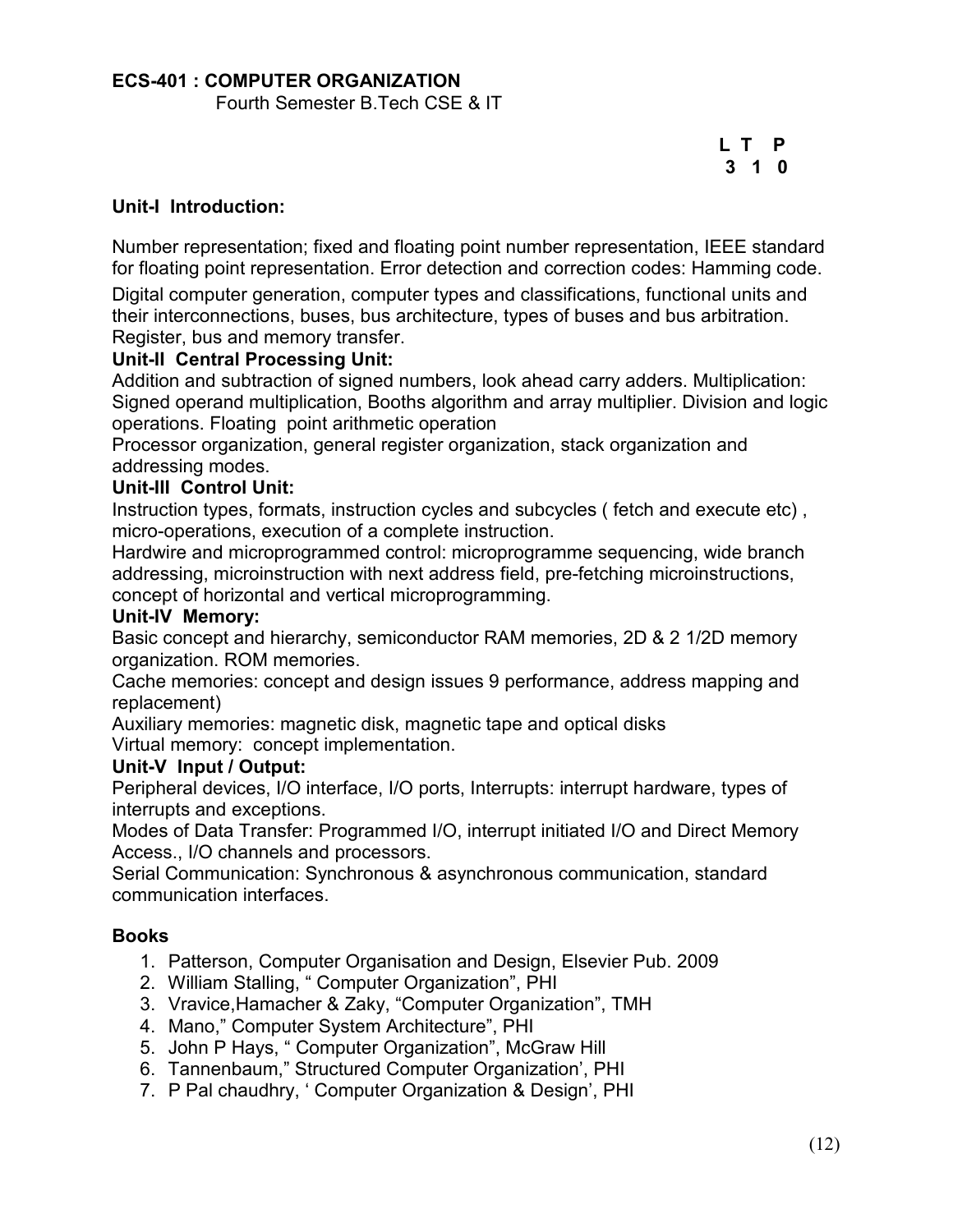# **L T P 3 1 0**

### **Unit-I**

**Introduction:** An overview of database management system, database system Vs file system, Database system concept and architecture, data model schema and instances, data independence and database language and interfaces, data definitions language, DML, Overall Database Structure.

### **Data Modeling using the Entity Relationship Model:**

ER model concepts, notation for ER diagram, mapping constraints, keys, Concepts of Super Key, candidate key, primary key, Generalization, aggregation, reduction of an ER diagrams to tables, extended ER model, relationship of higher degree.

#### **Unit-II**

**Relational data Model and Language:** Relational data model concepts, integrity constraints, entity integrity, referential integrity, Keys constraints, Domain constraints, relational algebra, relational calculus, tuple and domain calculus.

**Introduction on SQL:** Characteristics of SQL, advantage of SQL. SQl data type and literals. Types of SQL commands. SQL operators and their procedure. Tables, views and indexes. Queries and sub queries. Aggregate functions. Insert, update and delete operations, Joins, Unions, Intersection, Minus, Cursors, Triggers, Procedures in SQL/PL **SQL** 

#### **Unit-III**

**Data Base Design & Normalization:** Functional dependencies, normal forms, first, second, third normal forms, BCNF, inclusion dependence, loss less join decompositions, normalization using FD, MVD, and JDs, alternative approaches to database design.

#### **Unit-IV**

**Transaction Processing Concept:** Transaction system, Testing of serializability, serializability of schedules, conflict & view serializable schedule, recoverability, Recovery from transaction failures, log based recovery, checkpoints, deadlock handling.

**Distributed Database:** distributed data storage, concurrency control, directory system.

### **Unit-V**

**Concurrency Control Techniques:** Concurrency control, Locking Techniques for concurrency control, Time stamping protocols for concurrency control, validation based protocol, multiple granularity, Multi version schemes, Recovery with concurrent transaction, case study of Oracle.

### **Books**

- 1. Date C J, " An Introduction to Database Systems", Addision Wesley
- 2. Korth, Silbertz, Sudarshan," Database Concepts", McGraw Hill
- 3. Elmasri, Navathe, " Fudamentals of Database Systems", Addision Wesley
- 4. O'Neil, Databases, Elsevier Pub.
- 5. Leon & Leon,"Database Management Systems", Vikas Publishing House
- 6. Bipin C. Desai, " An Introduction to Database Systems", Gagotia Publications
- 7. Majumdar & Bhattacharya, "Database Management System", TMH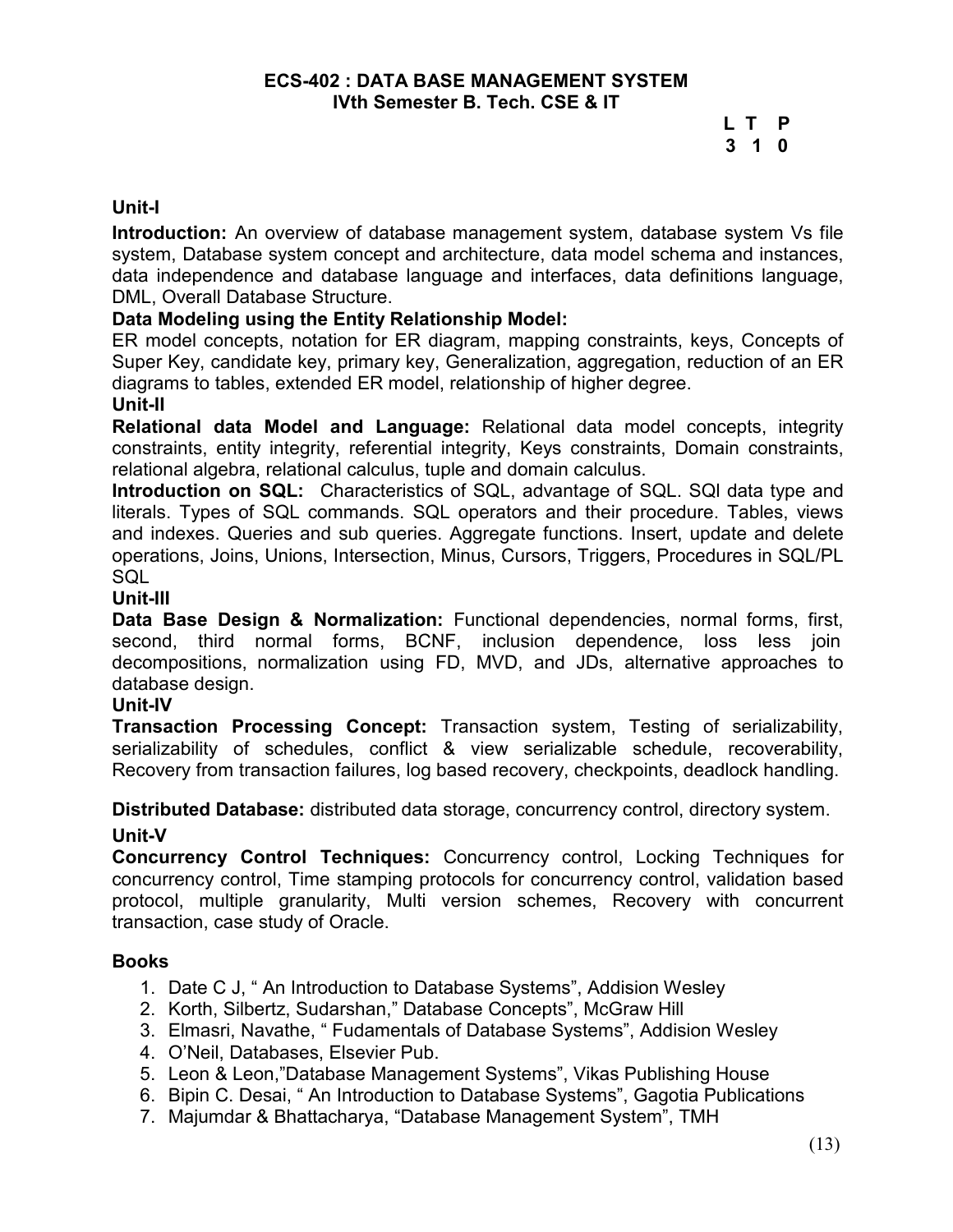- 8. Ramkrishnan, Gehrke, " Database Management System", McGraw Hill
- 9. Kroenke, " Database Processing Fundamentals , Design and Implementation" Pearson Education.
- 10.D.Ulman, " Principles of Database and Knowledge base System", Computer Science Press.
- 11.Maheshwari Jain.'DBMS: Complete Practical Approach", Firewall Media, New Delhi

#### **ECS-403 : THEORY OF AUTOMATA AND FORMAL LANGUAGES L T P**

# **Unit – I**

Introduction; Alphabets, Strings and Languages; Automata and Grammars, Deterministic finite Automata (DFA)-Formal Definition, Simplified notation: State transition graph, Transition table, Language of DFA, Nondeterministic finite Automata (NFA), NFA with epsilon transition, Language of NFA, Equivalence of NFA and DFA, Minimization of Finite Automata, Distinguishing one string from other, Myhill-Nerode Theorem

# **Unit – II**

Regular expression (RE) , Definition, Operators of regular expression and therr precedence, Algebraic laws for Regular expressions, Kleen's Theorem, Regular expression to FA, DFA to Regular expression, Arden Theorem, Non Regular Languages, Pumping Lemma for regular Languages. Application of Pumping Lemma, Closure properties of Regular Languages, Decision properties of Regular Languages, FA with output: Moore and Mealy machine, Equivalence of Moore and Mealy Machine, Applications and Limitation of FA.

### **Unit – III**

Context free grammar (CFG) and Context Freee Languages (CFL): Definition, Examples, Derivation , Derivation trees, Ambiguity in Grammer, Inherent ambiguity, Ambiguous to Unambiguous CFG, Useless symbols, Simplification of CFGs, Normal forms for CFGs: CNF and GNF, Closure properties of CFLs, Decision Properties of CFLs: Emptiness, Finiteness and Memership, Pumping lemma for CFLs,

### **Unit – IV**

Push Down Automata (PDA): Description and definition, Instantaneous Description, Language of PDA, Acceptance by Final state, Acceptance by empty stack, Deterministic PDA, Equivalence of PDA and CFG, CFG to PDA and PDA to CFG, Two stack PDA

### **Unit – V**

Turing machines (TM): Basic model, definition and representation, Instantaneous Description, Language acceptance by TM, Variants of Turing Machine, TM as Computer of Integer functions, Universal TM, Church's Thesis, Recursive and recursively enumerable languages, Halting problem, Introduction to Undecidability, Undecidable problems about TMs. Post correspondence problem (PCP), Modified PCP, Introduction to recursive function theory

# *Text Books and References:*

1. Hopcroft, Ullman, "Introduction to Automata Theory, Languages and Computation", Pearson Education

**3 1 0**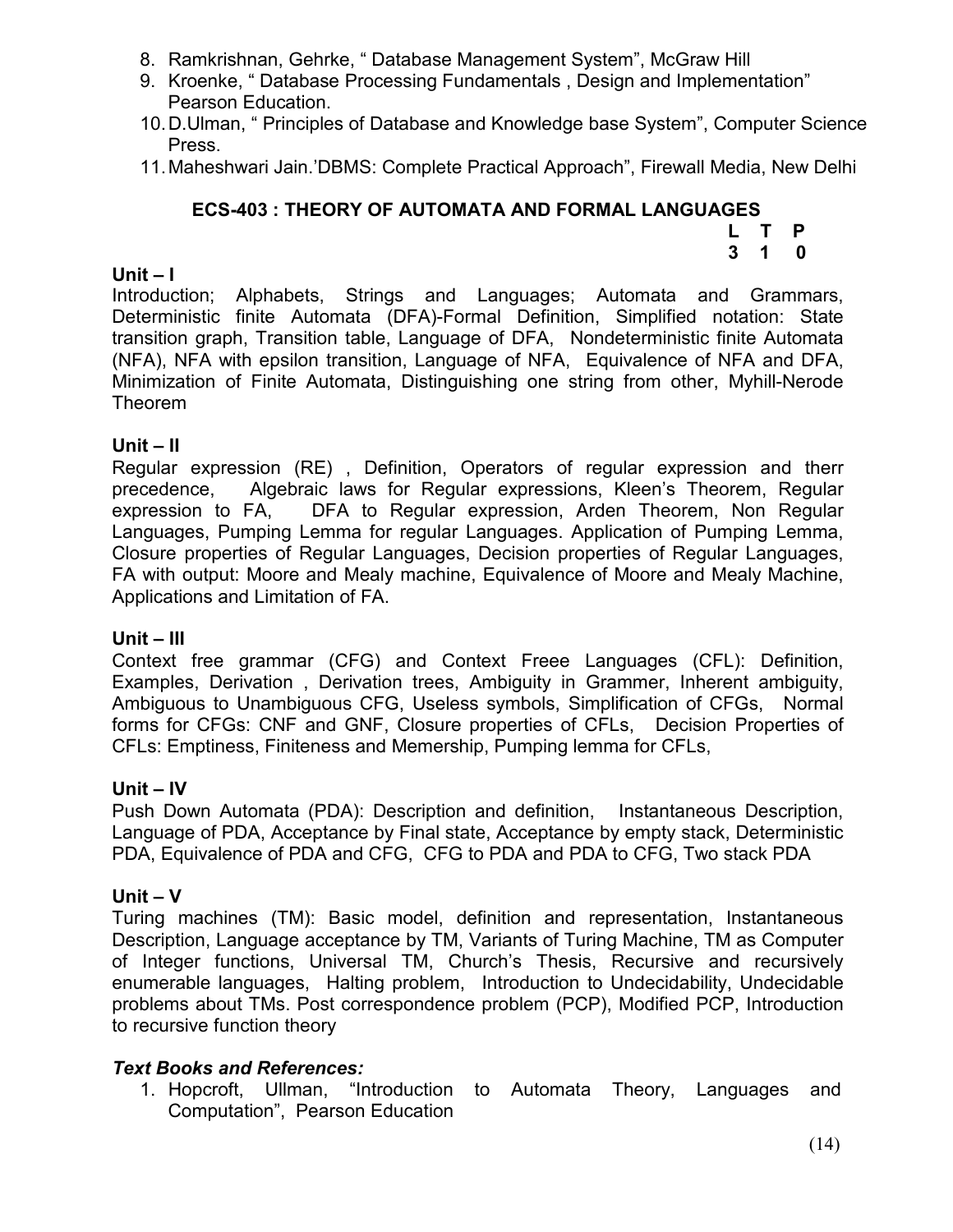- 2. K.L.P. Mishra and N.Chandrasekaran, "Theory of Computer Science : Automata, Languages and Computation", PHI
- 3. Martin J. C., "Introduction to Languages and Theory of Computations", TMH
- 4. Papadimitrou, C. and Lewis, C.L., "Elements of the Theory of Computation", PHI

# **EEC-456 : MICROPROCESSOR LAB**

**L T P 0 0 2**

- 1. To study 8085 microprocessor System
- 2. To study 8086 microprocessor System
- 3. To develop and run a programme to find out largest and smallest number
- 4. To develop and run a programme for converting temperature from F to C degree
- 5. To develop and run a programme to compute square root of a given number
- 6. To develop and run a programme for computing ascending/descending order of a number.
- 7. To perform interfacing of RAM chip to 8085/8086
- 8. To perform interfacing of keyboard controller
- 9. To perform interfacing of DMA controller
- 10. To perform interfacing of UART/USART

# **ECS-452 : DBMS LAB**

L T P 0 0 2

- 1. Write the queries for Data Definition and Data Manipulation Language.
- 2. Write SQL queries using logical operations (=,<,>,etc)
- 3. Write SQL queries using SQL operators
- 4. Write SQL query using character, number, date and group functions
- 5. Write SQL queries for relational algebra
- 6. Write SQL queries for extracting data from more than one table
- 7. Write SQL queries for sub queries, nested queries
- 8. Write programme by the use of PL/SQL
- 9. Concepts for ROLL BACK, COMMIT & CHECK POINTS
- 10.Creat VIEWS, CURSORS and TRGGERS & write ASSERTIONS.
- 11.Creat FORMS and REPORTS

Note:

- 1. The queries to be implemented on DBMS using SQL
- 2. Students are advised to use Developer 2000/Oracle9i or other latest version for above experiments.. However student may use Power Builder/SQL SERVER . Mini Projects may also be planned & carried out through out the semester to understand important concepts of database.